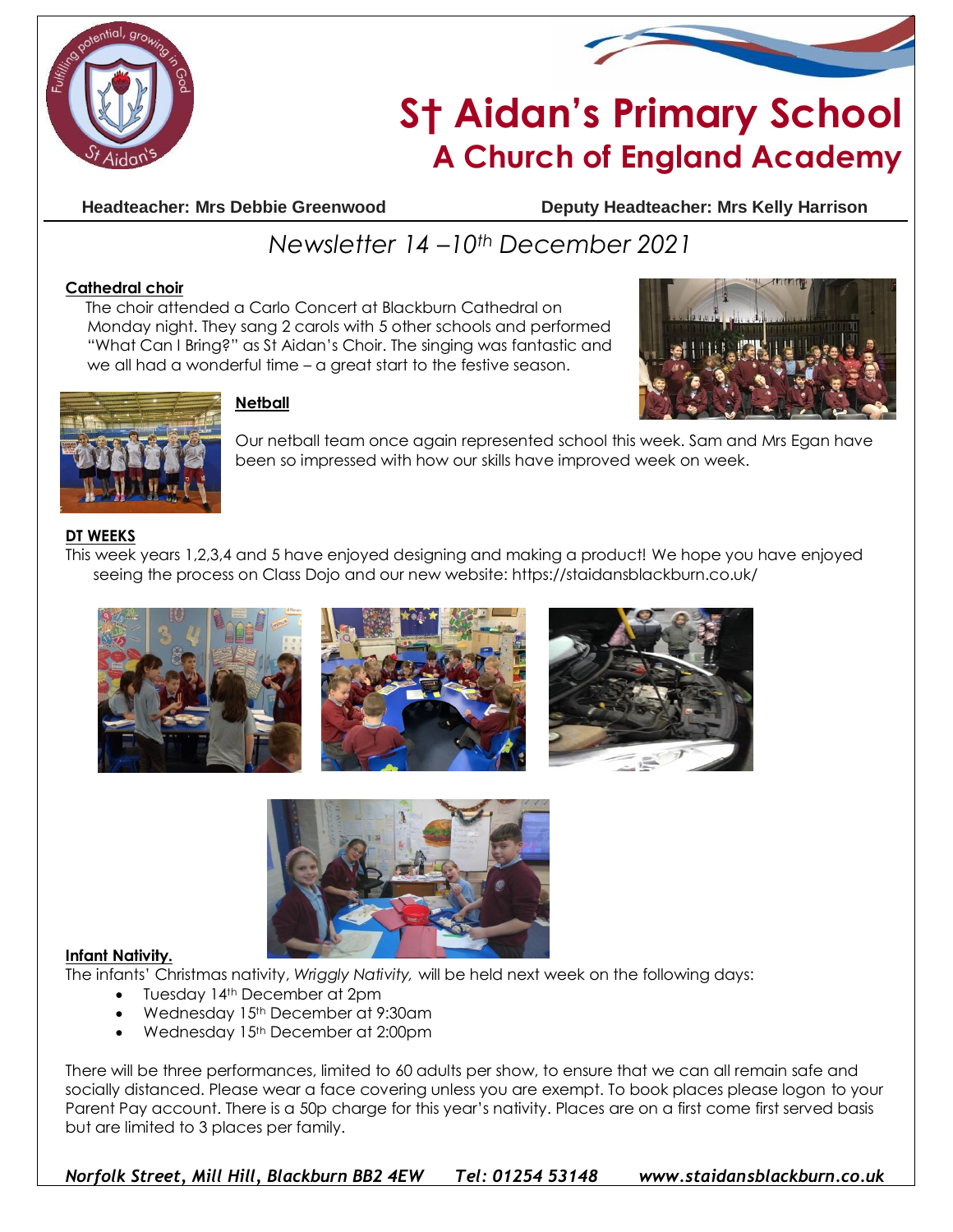#### **Christmas Dinner**

If your child is on packed lunches they should have brought home a letter this week about the school



#### **Selection Box Raffle**



We are having a selection box raffle. We are raising money for school funds. The raffle tickets will be sold by the school council team at break time for **20p per ticket or £1.00 a strip**.

#### **Christmas Jumper Day**

Save the Children **HRISTMAS** MPER DA'

Next **Thursday 16th December,** we will be raising funds for Save the Children by paying £1.00 to come to school wearing a Christmas jumper. If your child does not have a Christmas jumper, **please do not buy one especially for this day**; you could help your child decorate a jumper they already have by adding a few Christmas decorations

#### **School Milk**

The pupils in Reception Class, Year 1 and Year 2 have brought home a letter requesting whether or not your child requires milk in the Spring Term. **It is extremely important that this is returned as quickly as possible but no later than Friday 10th December** to enable the office staff to order the correct quanitity of milk for January. **If you do not return the form, milk will not be ordered for your child next term.**



#### **Admission to Reception Class**



The online admission form for admission to Reception Class for September 2022 is now accessible using the following link: <https://blackburn.gov.uk/SynergyWeb/Parents/appsummary.aspx> If you have a child due to start primary school next September (born between 1st September 2017 and 31<sup>st</sup> August 2018), please ensure you complete the online admission form. The closing dates are:-

**Primary School - Saturday 15th January 2022**

#### **ALWAYS House Statistics**

ALWAYS following the school rights this week:

| н٥<br>ノヒド | CALDER | <b><i>IATER</i></b><br>BL<br>AILN<br>n. | <b>RIBBLE</b> |
|-----------|--------|-----------------------------------------|---------------|
| 96%       | 100%   | 100%                                    | 100%          |

#### **House point Dojo winners**

The winning house point team will be announced next week during worship and the winning team will receive a special surprise on Monday 20<sup>th</sup> December. Good luck everyone!



*Norfolk Street, Mill Hill, Blackburn BB2 4EW Tel: 01254 53148 www.staidansblackburn.co.uk*